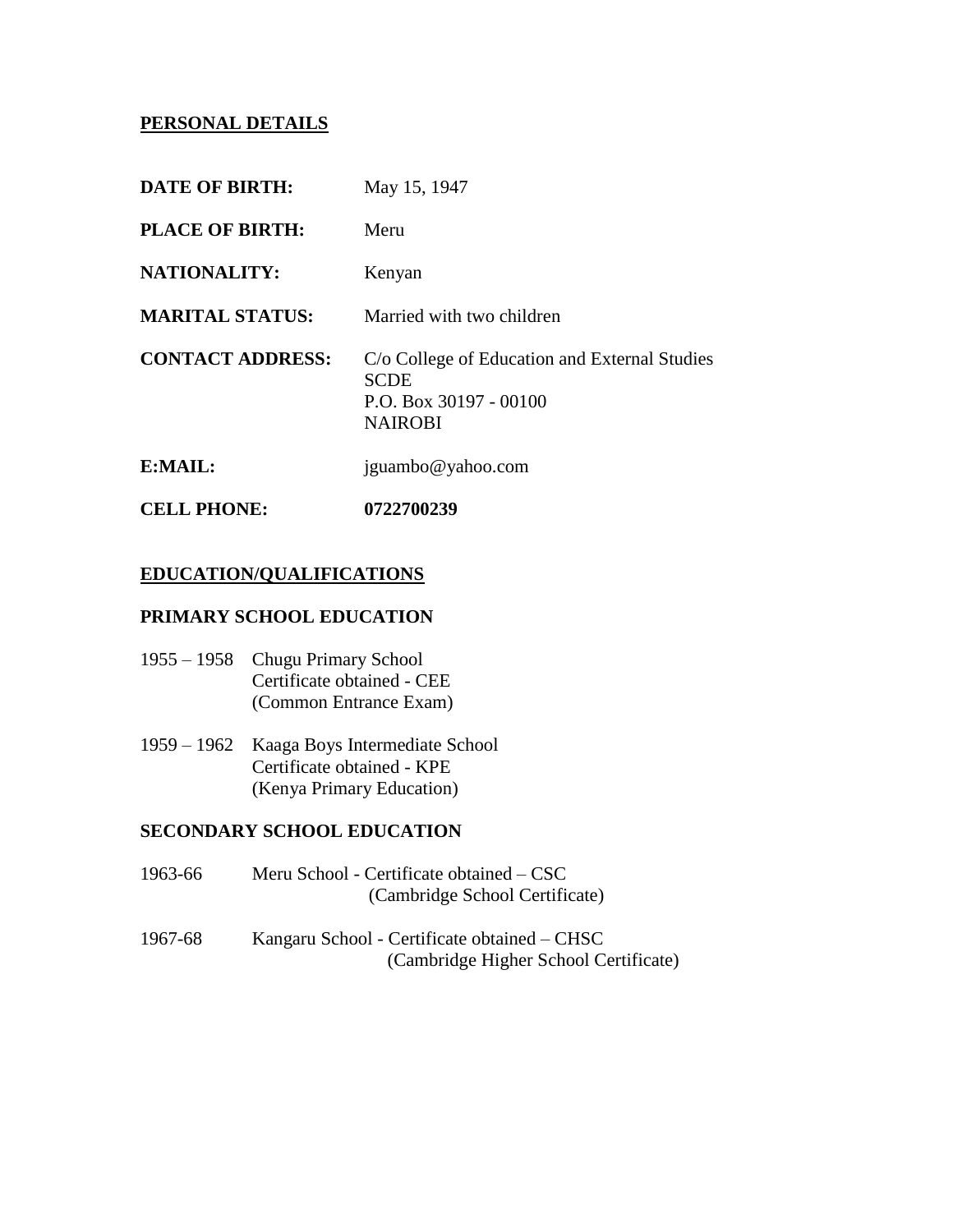## **UNIVERSITY EDUCATION**

## **Undergraduate Training**

| 1969-72                      | University of Nairobi<br>Degree Obtained – B.A. Hons. (Education) |                                                        |
|------------------------------|-------------------------------------------------------------------|--------------------------------------------------------|
| 1988                         | University London                                                 | Certificate in Distance Education                      |
| <b>Postgraduate Training</b> |                                                                   |                                                        |
| 1985-86                      | University of Nairobi                                             | Post Graduate Diploma in<br><b>Mass Communications</b> |
| 1988-1989                    | University of Leicester                                           | M.A. (Mass Communication                               |
| 2004-2007                    | Moi University                                                    | PhD (Educational                                       |
|                              |                                                                   | Communication &<br>Technology).                        |
| $2011$ (July-Dec)            | Coventry University                                               | Postgraduate Certificate in<br>Peace and Conflict      |

Resolution Skills

#### **UNIVERSITY TEACHING EXPERIENCE**

| 1990- April, 2009 Lecturer, Department of Educational Studies, University of |
|------------------------------------------------------------------------------|
| Nairobi                                                                      |

2009 to date Senior Lecturer, Department of Educational Studies

#### **RESPONSIBILITIES HELD**

- 2005-2012 Dean, School of Continuing and Distance Education The School has 3 Departments:
	- Department of Educational Studies
	- Department of Distance Studies
	- Department of Extra-Mural Studies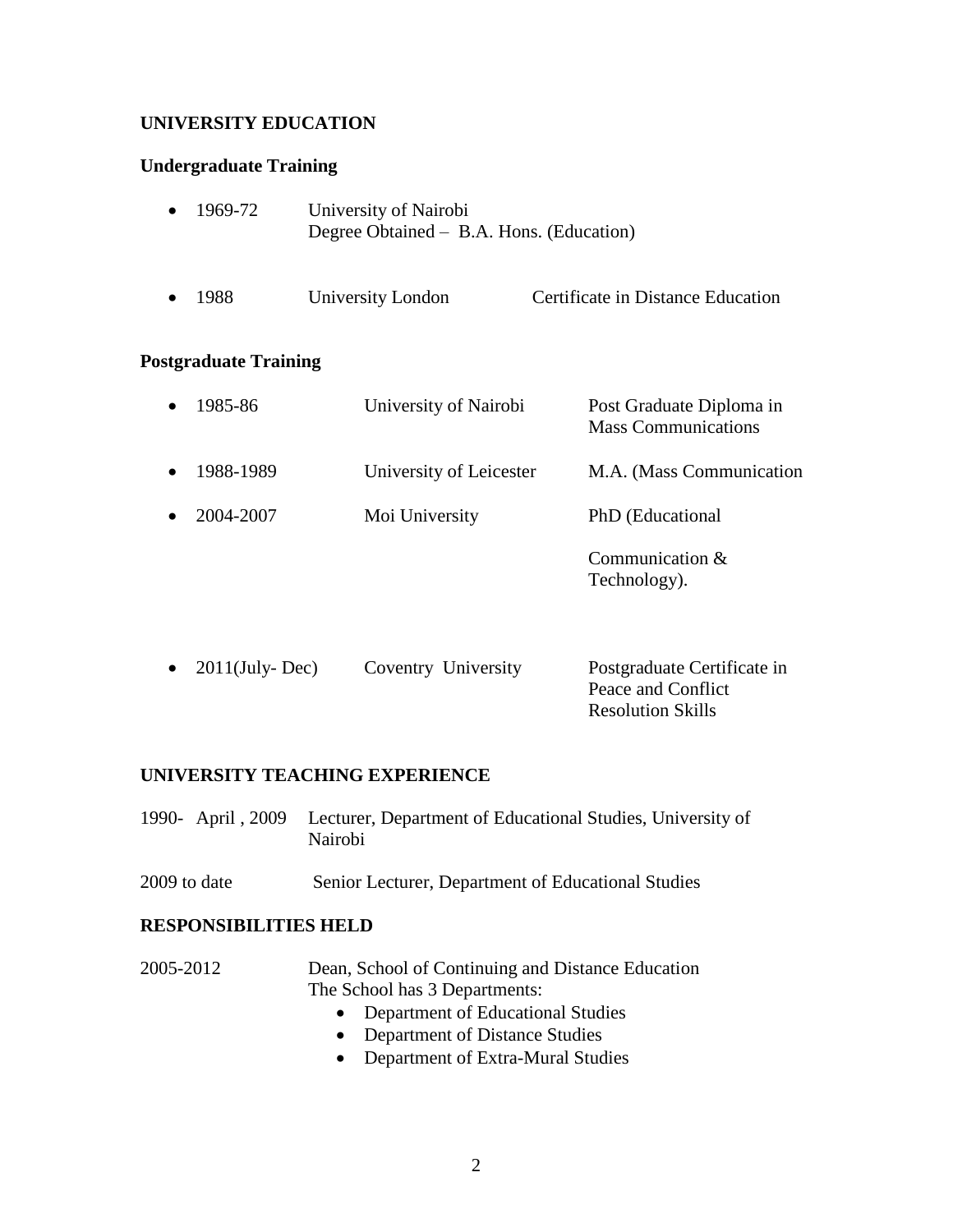# **Achievements**

- Increased enrollment from 5559 in 2005 to 8649 in 2012
- Increased the number of annual graduands from 845 in 2005 to to3929 in 2012
- Increased number of PhD graduates from one in 2005 to a total of 17 at the close of 2012.of who I supervised five.
- Introduced a masters programme in each Department increasing the capacity for PhD registrations.
- Re-organized the calendar of learning activities to reflect a structured learning experience.
- Instituted a central marking system to eliminate nonaccountability of student papers common in universities.
- Reduced the graduation waiting period from as long as 11/2years to three months.
- Spearheaded the expansion of regional Extra-Mural Centres from 6 to 11.
- Enforced requirement on fee collection consequently raising revenue from 97million shillings in 2005 to 1billion in 2011 and rising.
- Fully implemented the use of Strategic Plans for all School operations.
- Improved my Performance Rating from Fair in 2007 to Outstanding in 2011.

#### 2004-2005 Chairman, Department of Educational Studies The Department offers the following courses by Distance Mode:

- Bachelor of Education (Arts)
- Bachelor of Education (Science)
- Post graduate Diploma in Education
- Post graduate Diploma in Management of Sexually
- Transmitted Diseases.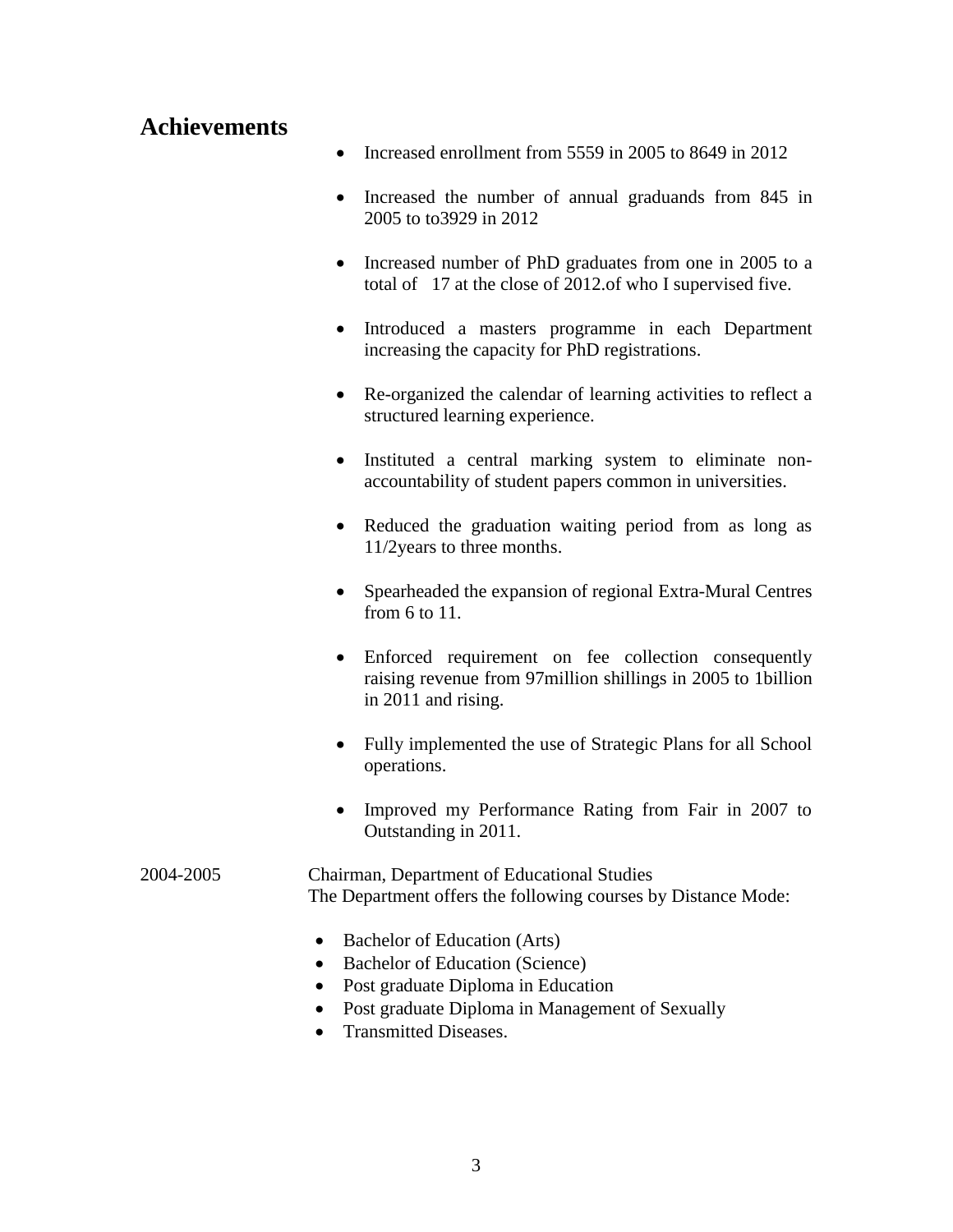# **Achievements**

- Proposed a central marking system to reduce loss of examination scripts resulting from the scattered nature of distance learning facilitators/tutors.
- Proposed change in learning structure to enhance quality of learning
- Organized for the completion of the 2003 Strategic Plan

### **SUPERVISIONS**

### **PhD SUPERVISIONS**

- 2008: Aseey A A: E80/8185/2006, "The potential impact of integrating ICT into students support services in distance education: the case of the University of Nairobi"- PhD in Distance Education. University of Nairobi. Graduated.
- 2011: Mogambi, Hezron K90/82281/2009. "The Language of Broadcasting in Kenya: Patterns of Production and Consumption of Vernacular Radio in the Post- Liberalization Period‖. PhD Thesis. School of Journalism and Mass Communication. University of Nairobi. Graduated.
- 2012: Gikonyo, Naomi Wairimu L80/80144/2010. 
"Factors influencing university managers' participation in distance education: a case of public universities in Kenya". Graduated.
- 2012: Mulwa, Sabina Angeline L80/80183/2010. "The influence of institutional and human factors on readiness to adopt e-learning: the case of secondary schools in Kitui District". Graduated.
- 2012: Mbugua, John Mwaura L80/80721/2011. "Factors Influencing Educational Managers' Support for Distance Education Mode of Delivery: the case of Western Kenya". Graduated.

## **MASTERS DEGREE SUPERVISION**

- 2012 Mwaniki, Fridah Ruguru L50/65803/2011. "Influence of Classroom Management in the Academic Performance of Public Schools in Embu East District". Graduated.
- 2011 Olodo, Robert Odary Boge L458589/2006, "Factors influencing intergraton of ICT in training programme: the case of Kenya Education Staff Institute". Graduated.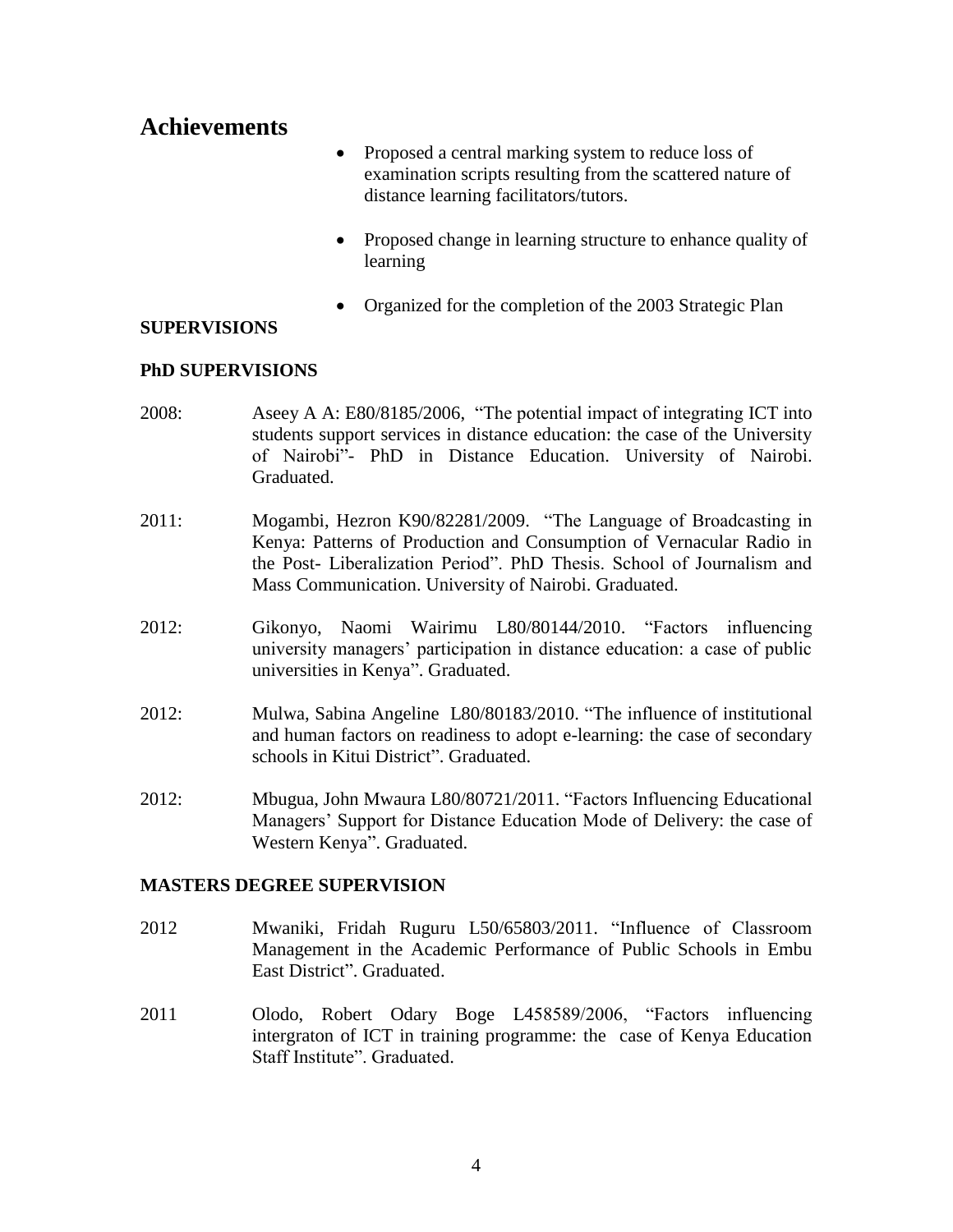- 2010: Kathambi, Winifred L45/8164/2006. "An Assessment of Faculty Needs that influence Effective Distance Teaching in Dual-mode Universities: the case of the Kenya Methodist University". Graduated.
- 2010 Ngeera, Flora Gacheri L45/8175/2006. "Factors Influencing the Participation of Women in Distance Education Programmes: the case of the Kenya Methodist University". Graduated.
- 2010 Ouma Omito L45/7898/2006, Barriers facing the uptake of E-learning among the Bachelor of Education (ARTS) students ." the case of external degree programmes of the University of Nairobi". Graduated.
- 2010: Muketha, Joan Karambu L45/8175/2006. "The Influence of Learner Support Services on the Perception of Distance Learners: the case of the Kenya Methodist University". Graduated.
- 2009: Gitonga, Gladys Kanuu L50/70420/2008. "An Assessment of Factors that Influence the Management of Quality care to Ophans and Vulnerable Children: A Case of Community-based Organisations in Imenti North District- Kenya".. Graduated.
- 2008: Nguyo CW: L50/P/7677/2006 "An evaluation of the influence of nonformal education program in the rehabilitation of street children: the case of Mully's Children Family Home – Yatta Girls Rehabilitation Centre" – MA in Project Planning and Management. University of Nairobi. Graduated.

## *AND MANY OTHERS.*

## **ACADEMIC CONTRIBUTIONS**

## **Books**

- 2013 *Distance Education Versus the Mainstream*: LAP Academic Publications (2013) Germany. ISBN 978-3-659-33857-1
- 2009 *Methods of Instruction*. Gugno Books (2009) Kenya. ISBN 9966-7134-1-7

## **Book chapters**

2013: A Comparative Analysis of Teaching Practice Performance of Distance and On-campus (B.Ed Science) students at the University of Nairobi. (UNISA) forthcoming( Co-author: Dr Lydiah Wambugu). **Forthcoming**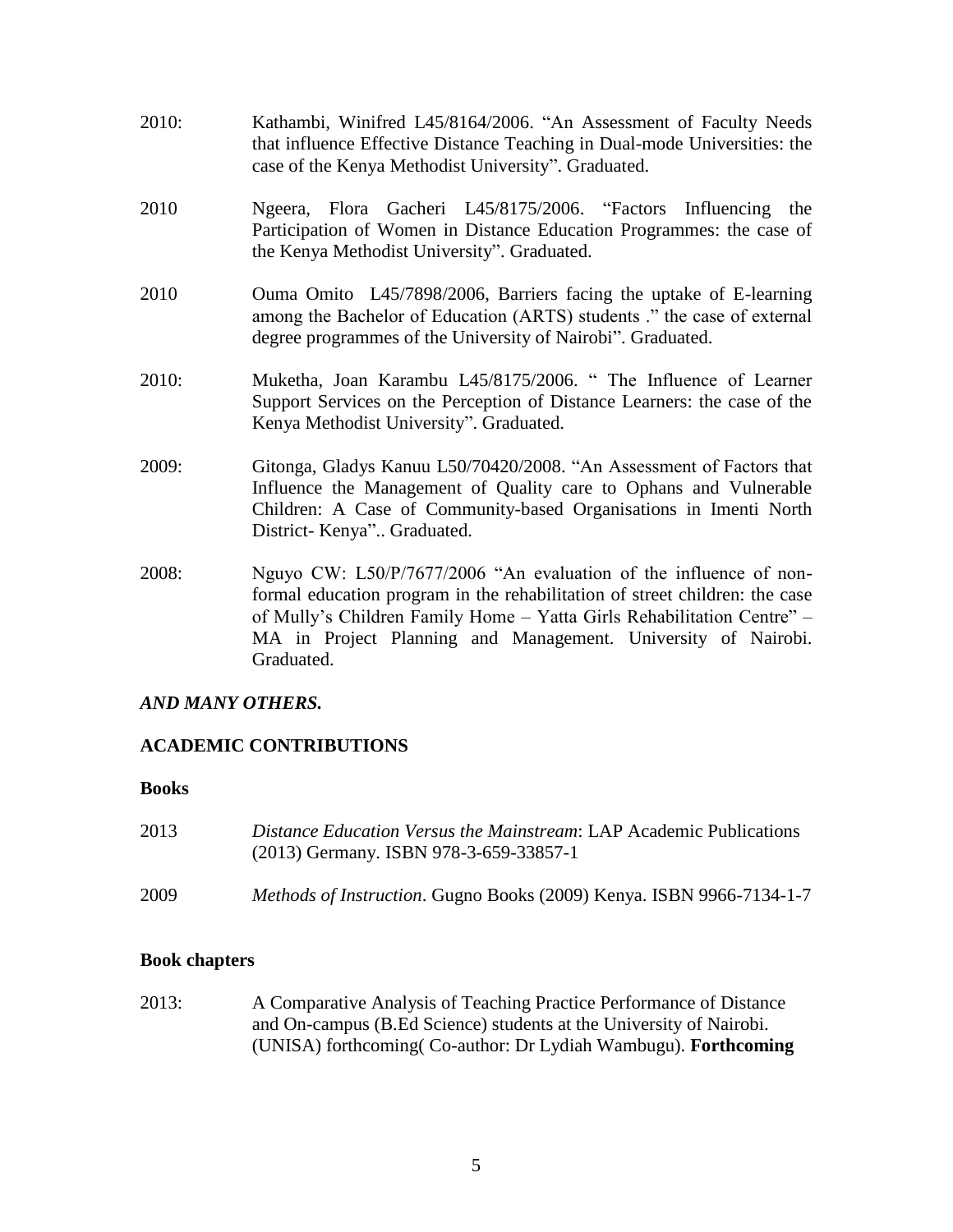| 1997: | Paper: Mass media and Political mobilization in Kenya – In<br>Zhuwarara et al (1997) Media, Democratization and Identity (University<br>of Zimbabwe) Harare pp142-149. ISBN 0-7974-1773-7 |
|-------|-------------------------------------------------------------------------------------------------------------------------------------------------------------------------------------------|
| 1995: | Module for Training Journalists in Rural Reporting –<br>(IRIS/PANOS)                                                                                                                      |
| 1972: | Contributor – Popular Culture of East Africa – Ed, Taban Lo Liyong<br>(Longman 1972). (Published)                                                                                         |

## **ARTICLES IN REFEREED JOURNALS**

- 2013: Use of Technology in Pedagogy in the Undergraduate Distance Education Programmes in Kenya. (CUEA) forthcoming.(Co-authors Dr A. Aseey and Prof S. Gunga)
- 2012: The Influence of Human Resource Capacity on Readiness to Adopt e-Learning in Secondary Schools in Kitui District, Kenya. **(DBA African Management Review**. 2012 vol.2 No2 pp45-57) Co-authors: Dr A. Mulwa, Dr O Bowa and Dr D. Kyallo.
- 2012: The Influence of ICT Infrastructure on readiness to adopt e-Learning in Secondary Schools in Kitui District, Kenya. (**JCODE** Vol. 2 Issue1 July 2012 pp 223-66) SCDE/CEES. ISSN 2074-4722
- 2011**:** Distance Education: Product or Process. **(JCODE** Vol. 1 Issue2 January 2011. Pp71-84) SCDE/CEES. Co-authors: Dr A. Mulwa, Dr O Bowa and Dr D. Kyallo. ISSN 2074-4722
- 2009: Study of Performance in Teaching Practice Between B.ED (Arts) Oncampus students and Distance Study Students: a case of B.Ed(Arts), University of Nairobi. (**The Fountain** Vol.3. 2009. Pp103-116)
- 2006: Paper: Public and Private Sector Partnership in Adult Education. IIZ/DVV, Addis Ababa.

#### **UNPUBLISHED CONTRIBUTIONS**

- 2005: Paper: Programmes on Training of Adult Educators in Eastern Africa. DVV/UoN (Lenana House, Nairobi)
- 2003: Paper: Collaboration and Partnerships in Distance Education.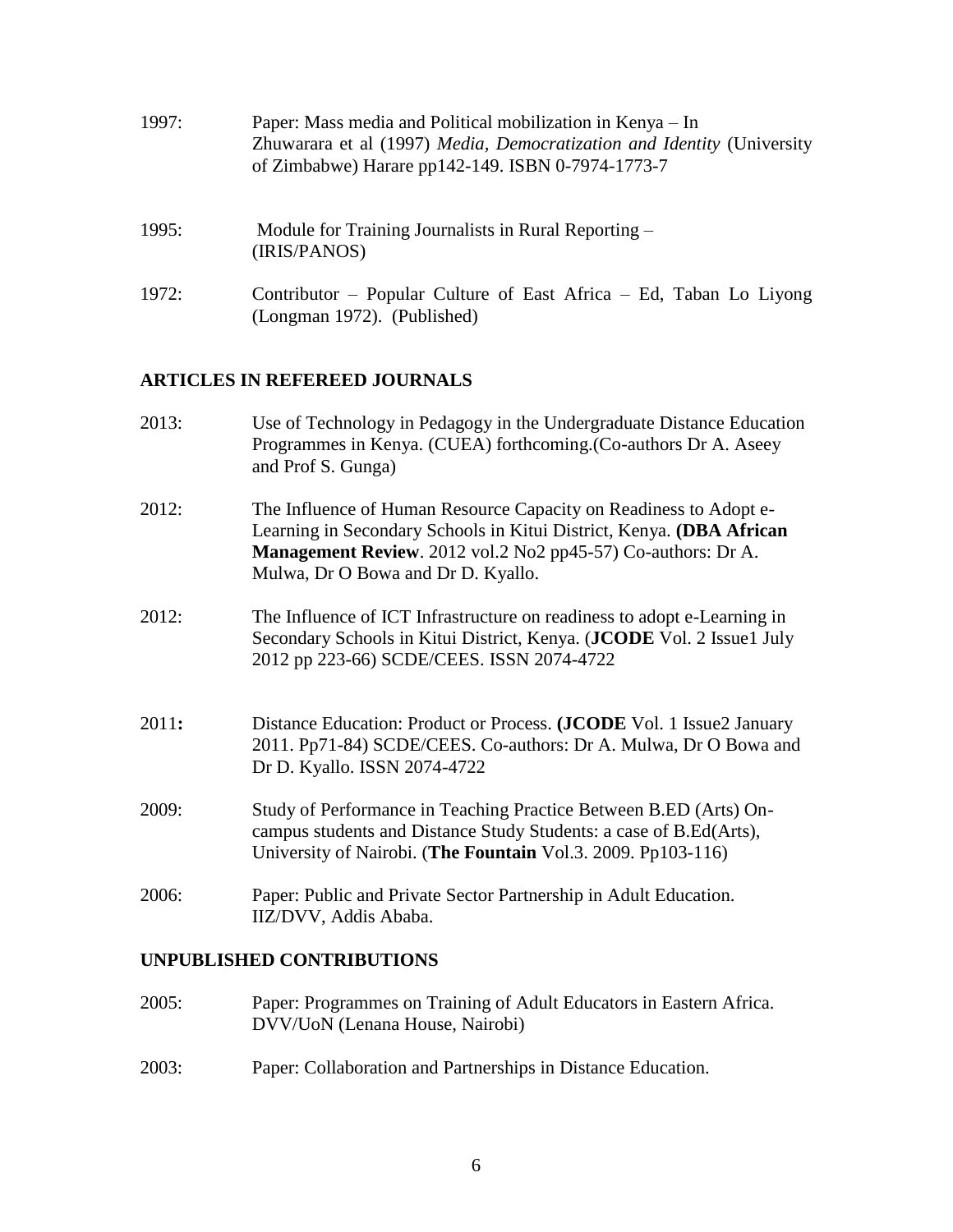|       | Government of Kenya Forum on Policy Framework for Distance<br>Education (Windsor Hotel, Nairobi.)                                                                                                                                                 |
|-------|---------------------------------------------------------------------------------------------------------------------------------------------------------------------------------------------------------------------------------------------------|
| 2000: | Background, Development and Status of Teacher Training by Open and<br>Distance Education in Kenya: The Basis for a National dialogue.<br>Government of Kenya Position Paper presented at Commonwealth<br>Ministers Meeting – Namibia – July 2000. |
| 1988: | Paper; Opportunities created by New Communication Technologies for<br>Distance Education. (Ministry of Education – Kenya)                                                                                                                         |
| 1995: | Paper Thoughts towards a Model of Community Radio. Econews<br>Africa/ACCE International Conference on Community media Systems.<br>Nairobi – November 13-16, 1995.                                                                                 |
| 1991: | Paper: Bias – The coverage of Africa on the Western Media: A case study.                                                                                                                                                                          |
| 1990: | Paper: Communication Technology and Educational Innovation in Kenya.<br>African Council on Communication Education $7th$ Biennial conference,<br>Ougadougou, Burkina Faso 22 <sup>nd</sup> – 28 <sup>th</sup> October 1990.                       |
| 1976: | Paper "O" level History methodology for "O" level Teachers Seminar,<br>High Ridge Teachers College, Nairobi, Kenya for Ministry of Education,<br>Kenya                                                                                            |
| 1972: | Dissertation – Community Relations between the Meru and the Maasai up<br>to 1904, University of Nairobi.                                                                                                                                          |

#### **RECENTLY ATTENDED CONFERENCES AND ACADEMIC FOR A**

- 2012: Community Tensions, Dialogue and Peacebuilding Conference. Nairobi-Kenya. (Session Chair)
- 2012: International Conference on Teaching Practice in Education. UNISA-South Africa: Presented paper: "A Comparative Analysis of Teaching Practice Performance of Distance and On-campus (B.Ed Science) students at the University of Nairobi".
- 2011: Training on Conflict Resolution Skills: Coventry University, UK.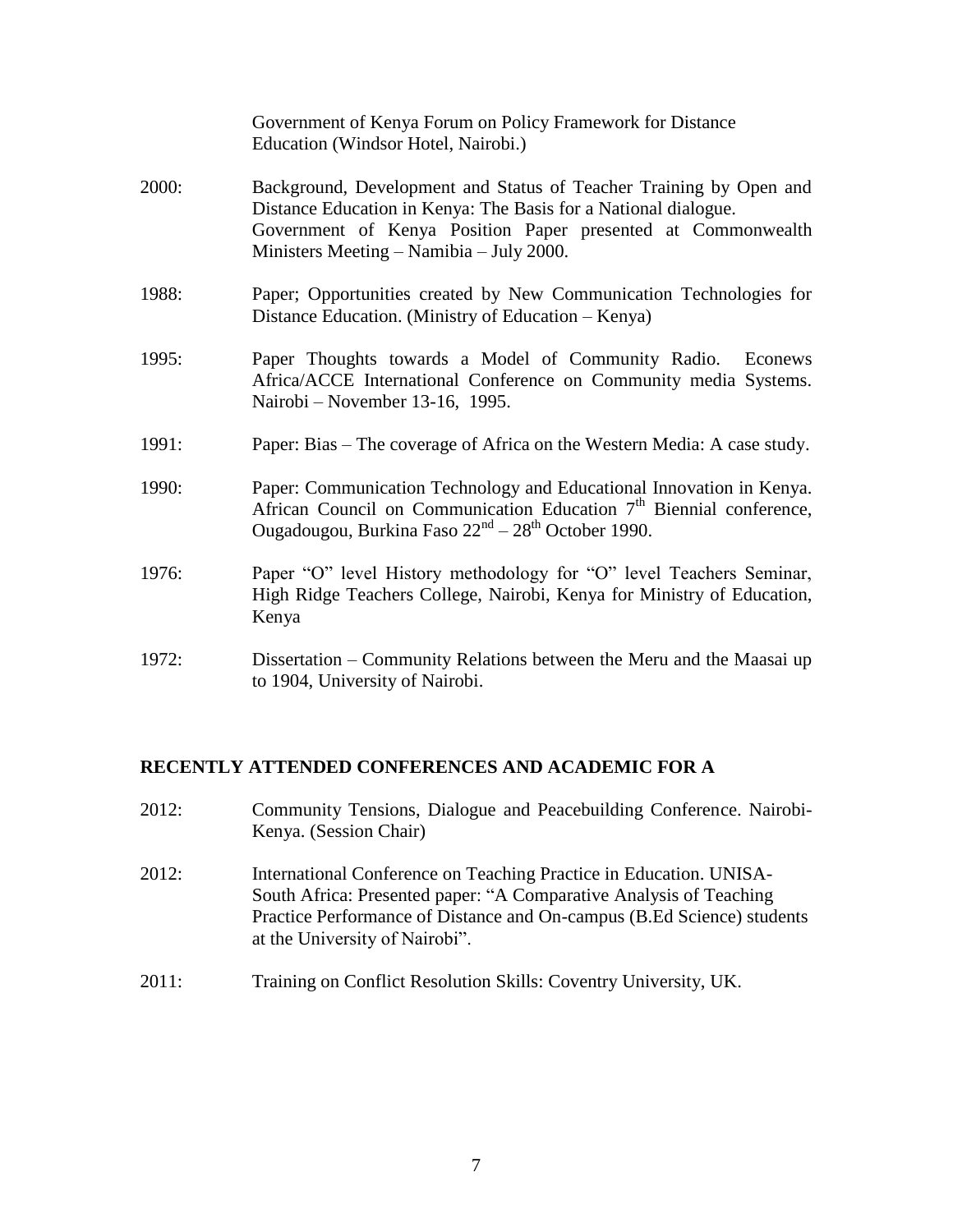# **NATIONAL AND INTERNATIONAL RESPONSIBILITIES HELD**

| 2007 to-date-    | Member, Steering Committee on the Establishment of the Open<br>University of Kenya: Ministry of Higher Education Science and<br>Technology. |
|------------------|---------------------------------------------------------------------------------------------------------------------------------------------|
| 2009:            | Member- Ministerial Committee of Four to discuss and finalize the<br>Universities' Bill. Now Universities Act 2012.                         |
| $2009$ Oct.—Dec. | Teacher Education Consultant, African Virtual University.                                                                                   |
| 2006             | Member, Steering Committee for Running of Education<br>Communication Network- Ministry of Information and<br>Communication: Kenya.          |

## **OTHER RESPONSIBILITIES**

| $2005 - 2010$       |                          | Co-ordinator, African Virtual University Teacher Education<br>Programme for University of Nairobi.                    |
|---------------------|--------------------------|-----------------------------------------------------------------------------------------------------------------------|
|                     |                          | Member, African Virtual University Teacher Education Advisory<br>Committee.                                           |
| 2008                |                          | Appointed by Principal CEES to spearhead the Establishment of<br>University of Nairobi Television and Radio Stations. |
| 1999-2001           |                          | Acting Dean, Faculty of External Studies, UoN (on various<br>Occasions.)                                              |
| 1998-2004           |                          | Coordinator, External Degree Program (Parallel) UoN.                                                                  |
| $1986 -$ Present-   |                          | Radio Lecturer: University of Nairobi.                                                                                |
| 1990-1994           |                          | Adjunct Radio and Television Lecturer, School of Journalism,<br>U <sub>o</sub> N.                                     |
| $1989 - Nov. - Dec$ |                          | Acting Chairman, Department of Educational Studies, UoN.                                                              |
| 1981-1985           |                          | Senior History Master and Head of Department of History,<br>Alliance Girls High School.                               |
| 1977-1980           | $\overline{\phantom{a}}$ | Senior History Master and Head of Department – Chinga and<br>Karima Secondary Schools.                                |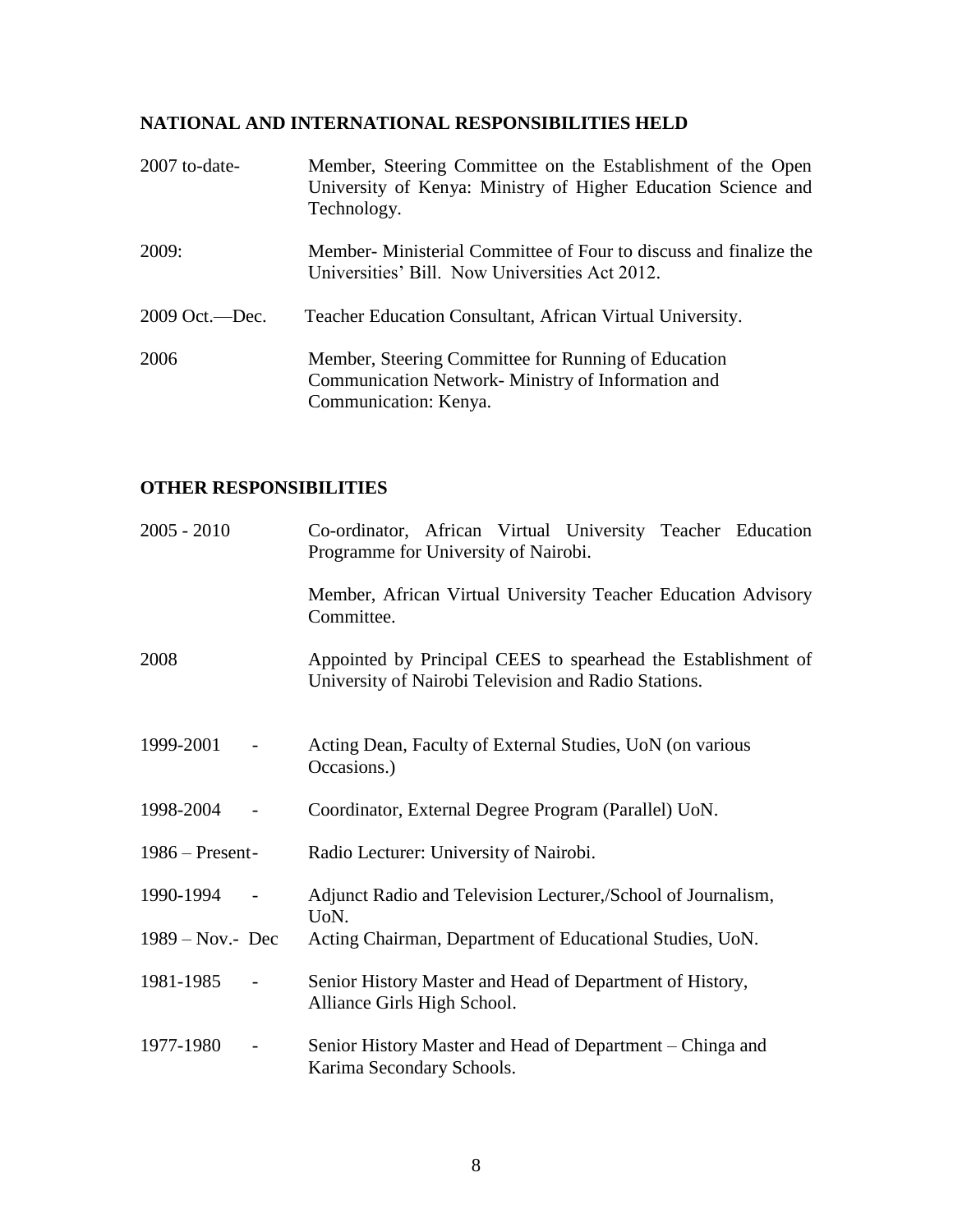1972-1976 - Senior History Master and Head of Department of History – Meru High School.

# **MEDIA CONSULTANCIES (INTERNATIONAL**)

| 1995:                 | Developed Module for Training Journalists in Rural Reporting –<br><b>IRIS/PANOS.</b>                                                                                                                             |  |
|-----------------------|------------------------------------------------------------------------------------------------------------------------------------------------------------------------------------------------------------------|--|
| July 1994:            | Trained Radio/TV Programme writers and producers, ERTV<br>Primary & Secondary Levels, Uganda (COL).                                                                                                              |  |
| July 1994:            | Trained Audio-Writers for Makerere University D.E<br>Programme (Commonwealth of learning) (COL)                                                                                                                  |  |
| June 1994:            | Conducted seminar for policy managers on Radio & TV for<br>writers -Ministry of Education and Sports/ERTV – Uganda<br>(COL)                                                                                      |  |
| 1994:                 | Developed Curriculum for Training of Community Radio Stations<br>Managers and Community Resource Centres Personnel<br><b>ECONEWS Africa</b>                                                                      |  |
| Jan./Feb. 1992:       | Trained Audio – Writers for Makerere University D.E Programme<br>(COL)                                                                                                                                           |  |
| <b>FIELD RESEARCH</b> |                                                                                                                                                                                                                  |  |
| 2009:                 | The No-Significant Difference Phenomenon: A<br>Comparative Study of Performance in Teaching Practice<br>Between the B.Ed Science On-campus and Distance Study<br>Students: The Case of the University of Nairobi |  |
| 1997 May:             | Evaluation: Africa Literature Centre: Kitwe, Zambia -<br><b>CORAT AFRICA (Christian Organization for Research and</b><br>Training).                                                                              |  |
| 1998 March-April:     | Evaluation of Marimanti Rural Training Centre - CORAT<br>AFRICA. (Christian Organization for Research and<br>Training).                                                                                          |  |
| Appraisal of SMC/PMU  | SIDA projects in Mufindi, Aru-Meru, Kigoma & Mwanza<br>districts of Tanzania, Migori, Kisii, Masaba, Thika and<br>Murang'a Districts of Kenya.- SMC (Swedish Mission<br>Council).                                |  |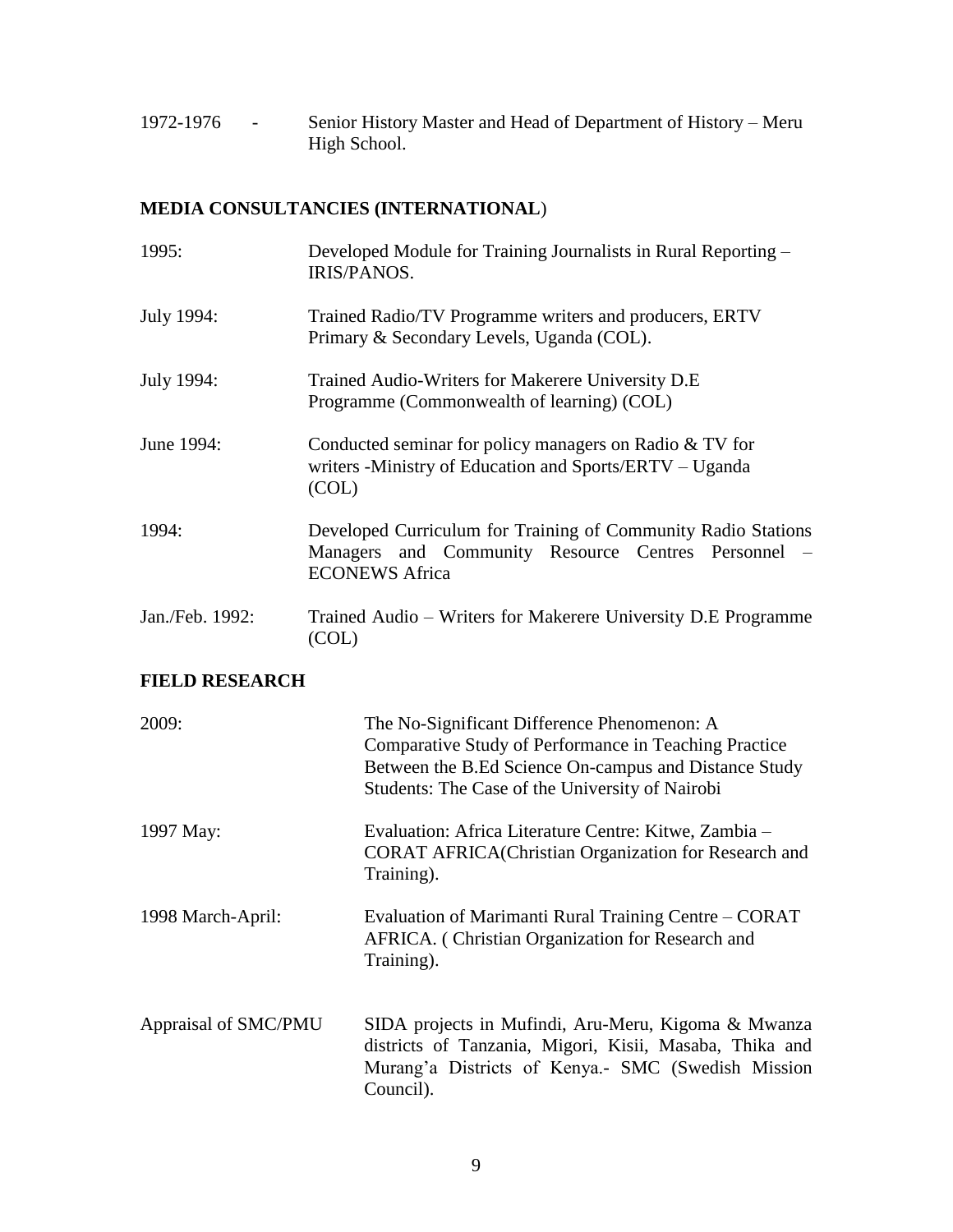### **CORAT AFRICA**

**Tasks:**

- Design study
- Develop instruments
- Conduct field work
- Analyse data
- Write and present report
- Make recommendations

1996: Baseline Survey on "Increasing Information, Education and Communication in Coast and Western Provinces of Kenya" (Family Planning Association of Kenya).

### **Tasks:**

- Design study
- Develop Instruments and methodology
- Conduct field work
- Review Curriculum
- Write report and make recommendations

| 1993: | Evaluation of Communication Skills Project, Kibwezi – African Medical<br>and Research Foundation (AMREF)                        |
|-------|---------------------------------------------------------------------------------------------------------------------------------|
| 1993: | Evaluation of the Applied Nutrition Project:<br>Food security through Primary Schools – AMREF.                                  |
| 1989: | Dissertation – The coverage of the Sudan Flood Disaster in the British<br>Press. Summer 1988, University of Leicester, England. |
| 1986: | Dissertation – An Evaluation of the Kenya News Reel.<br>School of<br>Journalism, University of Nairobi.                         |
| 1972: | Dissertation – Community Relations Between the Maasai/and Meru up to<br>1904 (University of Nairobi).                           |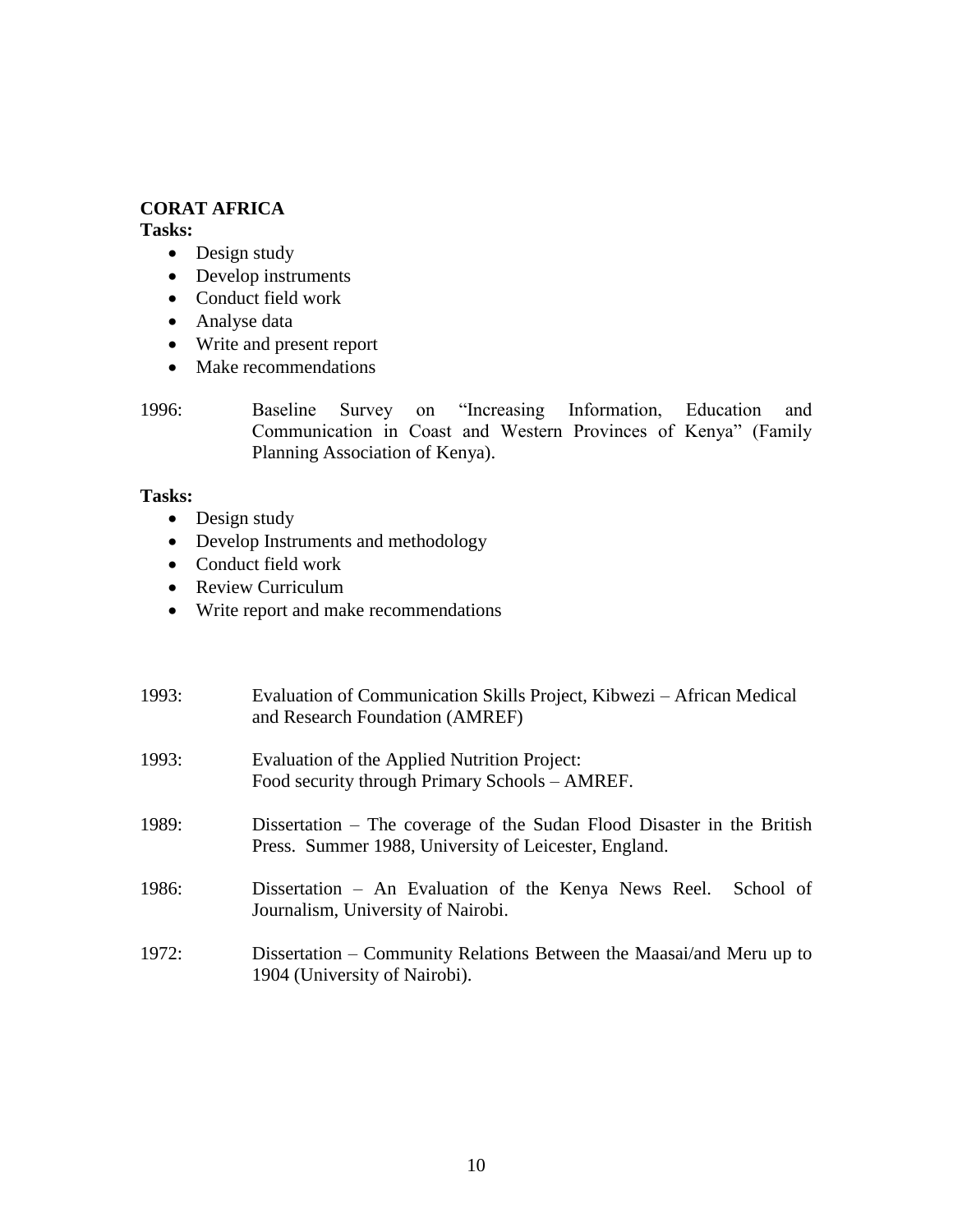# **EXPERIENCE IN ALTERNATIVE EDUCATIONAL DELIVERY**

| 1986- Present - | Audio/Radio Lecturer, College of Education & External<br>Studies (CEES, formerly CADE, UoN).                                                                                                                                                           |
|-----------------|--------------------------------------------------------------------------------------------------------------------------------------------------------------------------------------------------------------------------------------------------------|
| 1986-Present -  | Produced over 600 audio Programmes for the University of<br>Nairobi External Degree Programme.                                                                                                                                                         |
| 1983-1986       | Course writer, Inservice Training for primary school teachers<br>(CADE, UoN).                                                                                                                                                                          |
| 1983            | History of East Africa: Module for Inservice Teachers – University<br>of Nairobi.                                                                                                                                                                      |
| 1982-1985       | Educational Radio Programme writer, College of Adult and<br>Distance Education (CADE) University of Nairobi.                                                                                                                                           |
| 1982-1985       | Secondary Education radio programme writer, Kenya<br>Institute of Education (K.I.E.) Ministry of Education, Kenya                                                                                                                                      |
| 1982-1986       | Tutor, Inservice Training for Adult Education Teachers. (CADE<br>UoN<br>Coordinated, reviewed and assisted in the editing Degree level<br>Print materials. Written report on workshops conducted and<br>Seminars attended on behalf of the University. |
| 2004 March:     | Participant/Facilitator – Faculty of Science Seminar on E-Learning<br>Naivasha.                                                                                                                                                                        |
| May:            | Resource person – Faculty of External Studies Strategic Planning<br>Workshop - Mombasa.                                                                                                                                                                |
| 2003:           | Resource Person – Distance Education Seminar for the University<br>of Nairobi Chief Staff (Vice-Chancellor, Deputies, Principals,<br>Deans and Directors) – Aberdare Country Club.                                                                     |
| 2003 June:      | Participant/Facilitator – University of Nairobi E-Learning Semina<br>Garden Hotel, Machakos.                                                                                                                                                           |
| 2004 May:       | Resource person – Development of course material for Bachelor of<br>Science degree by Distance, Matuu, Machakos.                                                                                                                                       |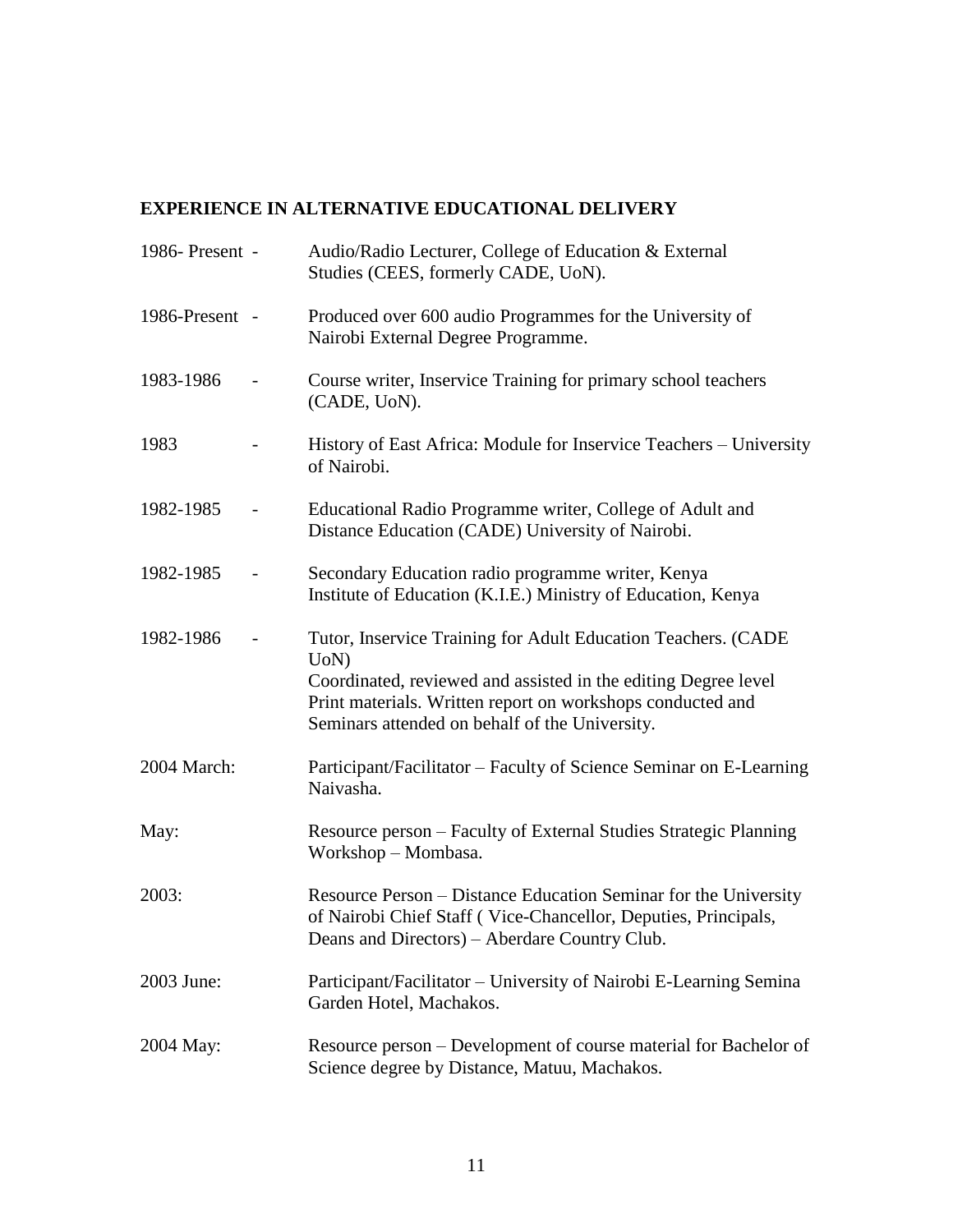| $2003$ – Present: | Lecturer, UNIT CODE ECT 311 – Teaching practice.                                                                  |
|-------------------|-------------------------------------------------------------------------------------------------------------------|
| 1994-Present:     | Lecturer, UNIT CODE BEF 301 - Distance Education - External<br>Degree Programme – UoN.                            |
| 1998-Present:     | Faculty Coordinator: External Degree Module Two Programme<br><b>U</b> oN                                          |
| 1998:             | Training of Sudanese Teachers and Social Workers (Save the<br>Children Fund of Sweden.)                           |
| 1998:             | Editor: Course Material for Non-Formal Education in Kenya –<br>Government of Kenya/UNICEF/KIE.                    |
| 1996-Present:     | Lecturer, UNIT CODE DAE 113 – Communication Strategies in<br>Adult Education, Department of Distance Studies, UoN |

# **INTERNATIONAL & LOCAL ORGANIZATIONS**

| 2009:      | Member-Project and Planning Committee on the Establishment Open<br>University of Kenya-Ministry of Higher Education, Science and<br>Technology. |
|------------|-------------------------------------------------------------------------------------------------------------------------------------------------|
| 2005:      | Interim Chairman – Kenya Council for Distance Education.                                                                                        |
| 1993       | Chairman, Kenya Organisation for Community Broadcasting (KOCOB).                                                                                |
| 1992-1995  | Vice-President, World Association for Community<br><b>Broadcasters</b><br><b>AMARC</b> ) Montreal Canada.                                       |
| 1992-1995  | Co-ordinator – East Africa; African Network for Community<br>Broadcasting (RAPP).                                                               |
|            | 1992 – 1998 Treasurer – African Council for Communication Education (ACCE).                                                                     |
| 1990:      | University of Nairobi representative to the UNESCO Regional Seminar on<br>Distance Education Arusha Tanzania $24th - 28th$ September, 1990.     |
| 1975-1985: | Kenya Secondary History panel (KIE).                                                                                                            |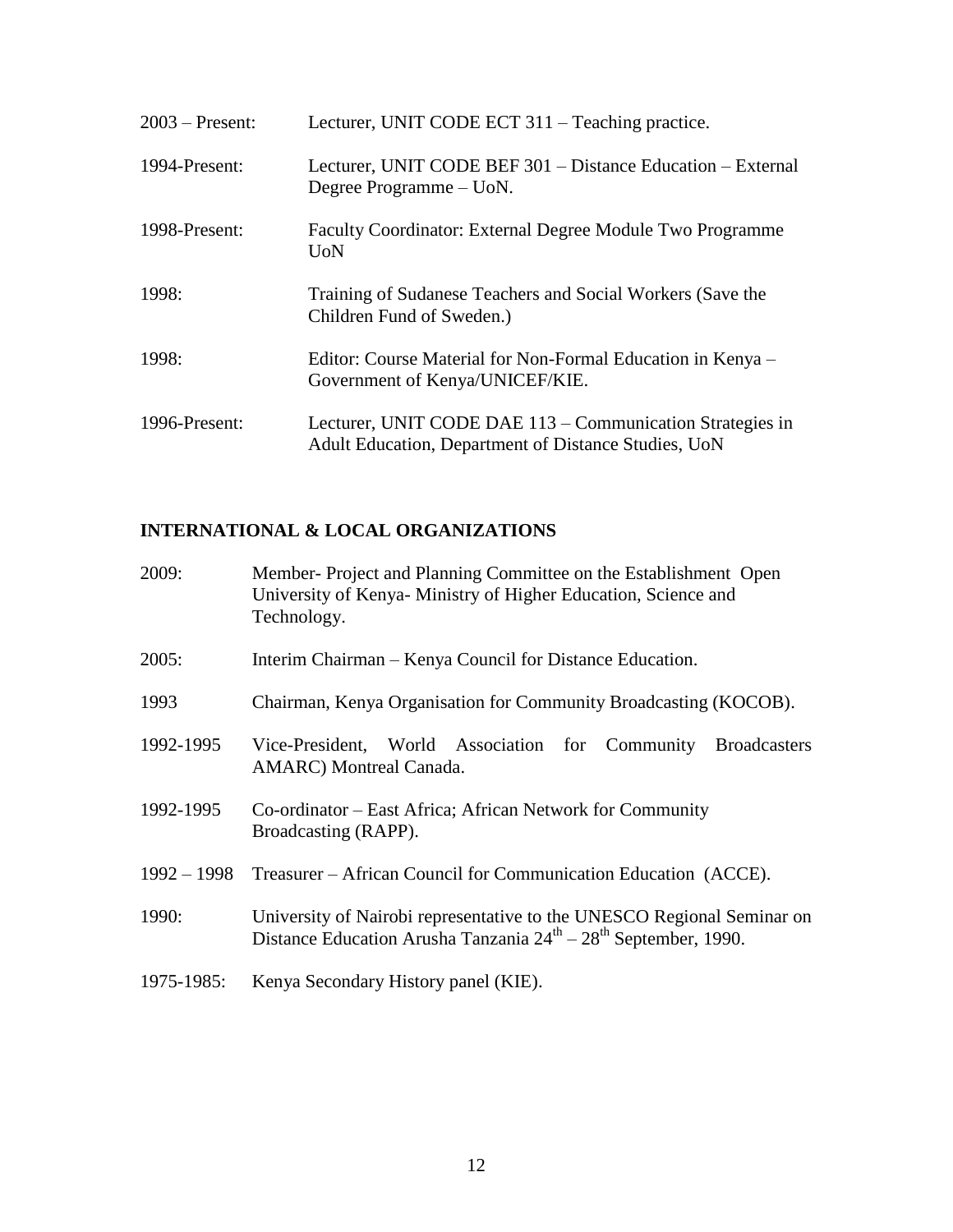# **COMMITTEES**

| 2011:           | UMB Sub-Committee on Review of Kibera IV.                                                                                                                              |
|-----------------|------------------------------------------------------------------------------------------------------------------------------------------------------------------------|
| 2012:           | UMB Sub-Committee on the Review of Fees.                                                                                                                               |
| 2009:           | Member-Project and Planning Committee on the Establishment Open<br>University of Kenya- Ministry of Higher Education, Science and<br>Technology.                       |
| 2009:           | 15 <sup>th</sup> -16 <sup>th</sup> June-Stakeholders Validation Workshop to finalize Draft<br>Science, Technology & Innovation: TIVET and University Bills.<br>MOHEST. |
|                 | 2008 To-date. Member, PhD Committee, School of Journalism and Mass Media<br>Communication Studies. University of Nairobi.                                              |
|                 | 2005 - 2012. Member; AVU Teacher Education Advisory Committee.                                                                                                         |
| $2004 - 2012$ : | Member; Deans' Committee, University of Nairobi.                                                                                                                       |
| $2005 - 2012$ : | Member; College Management Board, College of Education and External<br>Studies, University of Nairobi.                                                                 |
| 2006            | Member, Steering Committee for Running of Education<br>Communication Network- Ministry of Information and Communication:<br>Kenya.                                     |
|                 | <b>Terms of Reference:</b>                                                                                                                                             |
|                 | $\triangleright$ Oversee all processes towards establishing and running the<br>Radio and TV station.                                                                   |
|                 | $\triangleright$ Registration of Education for Life Trust.                                                                                                             |
|                 | $\triangleright$ Identification of suitable location of the stations.                                                                                                  |
|                 | $\triangleright$ Identification of suitable staff to run the stations.                                                                                                 |
|                 | $\triangleright$ Development of policy guidelines for the stations.                                                                                                    |
|                 | $\triangleright$ Oversee the successful implementation of the projects.                                                                                                |
| 2005:           | Member, Strategic Plan Committee.                                                                                                                                      |
|                 | College of Education and External Studies, University of Nairobi.                                                                                                      |
|                 | Organizer, conference on Training for Adult Education Trainers in                                                                                                      |
|                 | Eastern Africa - DVV/University of Nairobi.                                                                                                                            |
|                 | College Representative – Board for International Programmes and                                                                                                        |
|                 | Links, University of Nairobi.                                                                                                                                          |
|                 | Member, Senate Committee on University Fees.                                                                                                                           |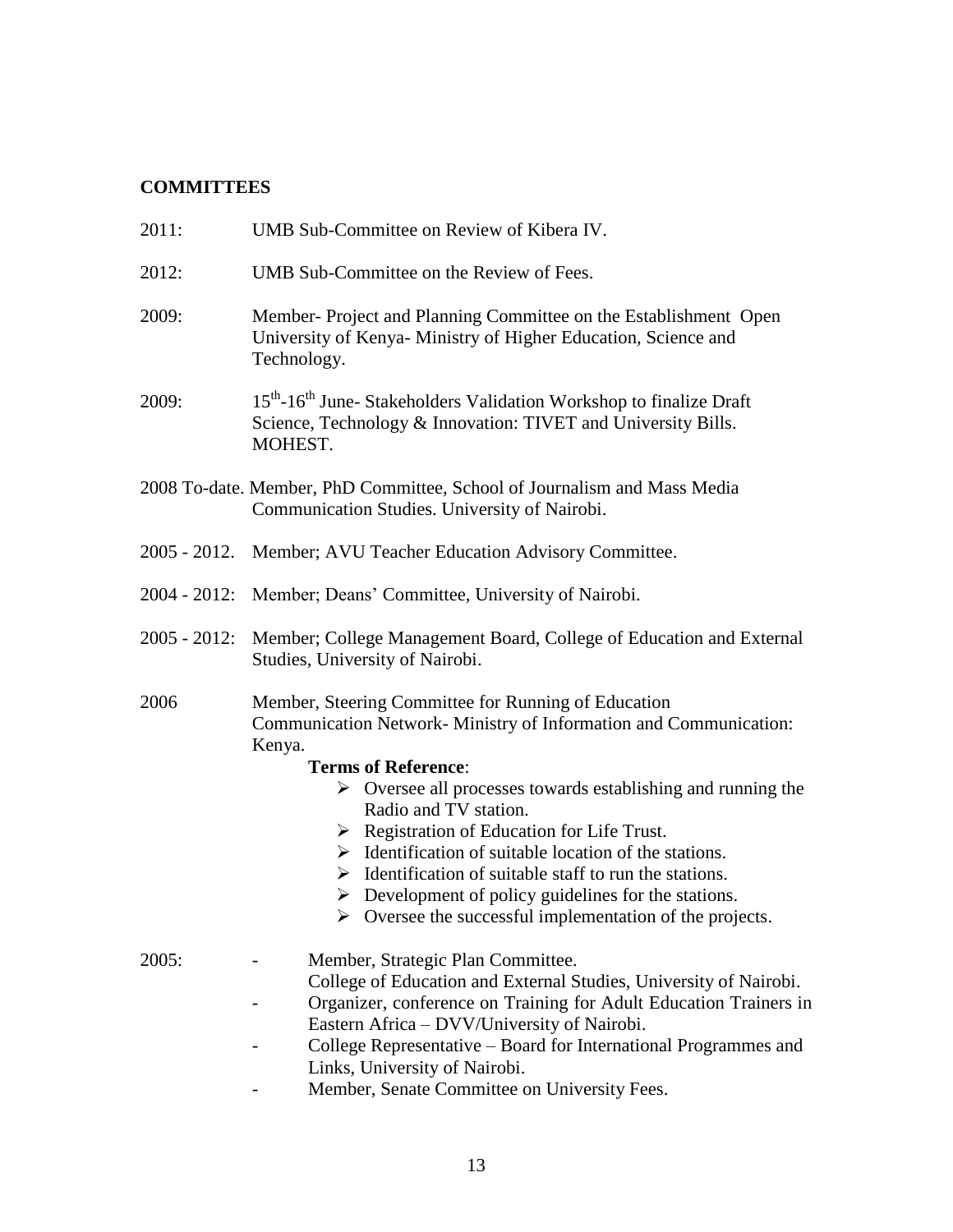|            | College Representative, University Press.                                                                                                                                        |
|------------|----------------------------------------------------------------------------------------------------------------------------------------------------------------------------------|
| 2003:      | Member – Organizing Committee for the University of Nairobi Distance<br><b>Education Seminar for Chief Officers.</b>                                                             |
| 2002-2003: | Member, Senate Committee on Distance Education – Strategies for the                                                                                                              |
| Jan. 1990: | University of Nairobi.<br>Faculty Committee on Teleconferencing                                                                                                                  |
|            | 2002-Present: Member, University of Nairobi Press Editorial Committee.                                                                                                           |
| 1996:      | Coordinating Committee member – Kenya Community media Network.                                                                                                                   |
| 1995:      | Organizing Committee on Community Media Systems of Eastern and<br>Southern Africa Conference.                                                                                    |
|            | March, 1990: College Academic Board Committee of three on Criteria for<br>Appointments and promotion in the College of Education and External<br>Studies, University of Nairobi. |

## **COMMUNITY SERVICE**

| 2012-        | Re-elected Chairman, Kikuyu Methodist Church.                                                                   |
|--------------|-----------------------------------------------------------------------------------------------------------------|
| $2012 -$     | Elected Executive Member of Meru Professional Association.                                                      |
|              | 2009- to date: Chairman of Board of Governors. Munithu Girls Secondary School<br>(County Centre of Excellence). |
| 2009 to-date | Member of the Board of Governors Meru School (National.)                                                        |

2001- 2005: Chairman, Kikuyu Methodist Church.